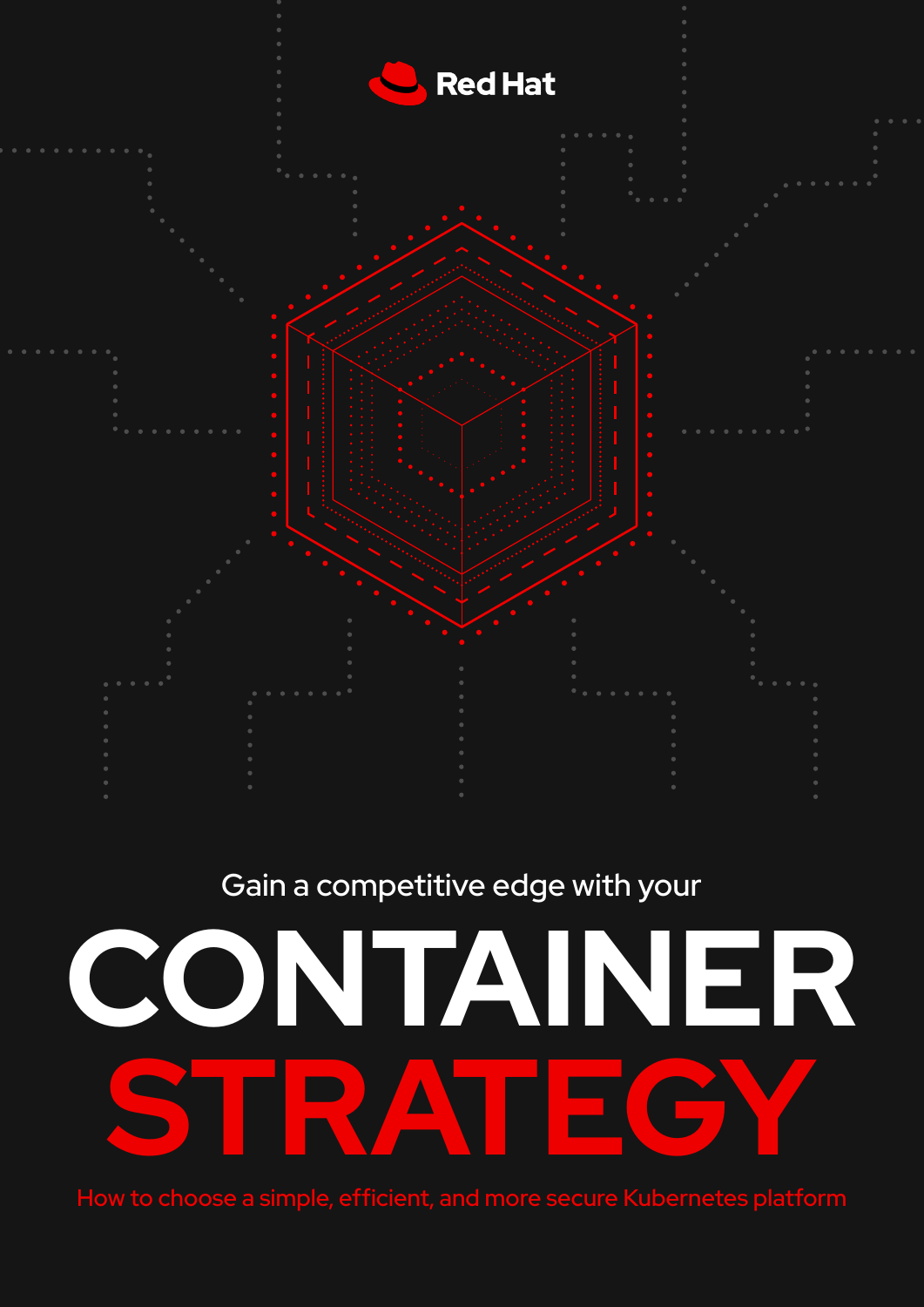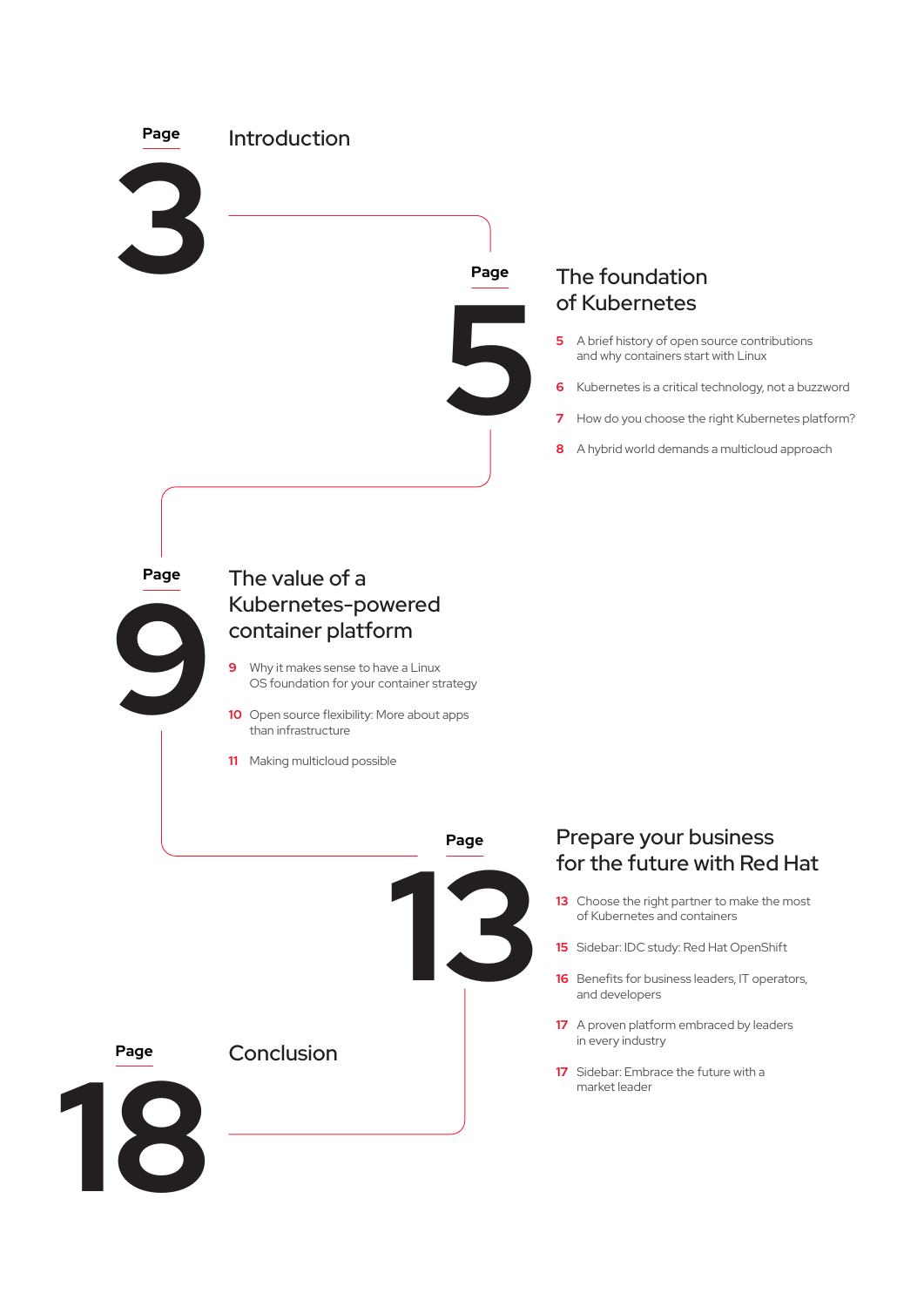<span id="page-2-0"></span>

# Introduction

The future of business innovation is built with Kubernetes in the cloud. It offers limitless possibilities for transforming how we live and work–from today's streaming mobile services to tomorrow's drone deliveries and driverless transport.

And while cloud adoption is now status quo in the marketplace (with Kubernetes headed the same way as organizations embrace modern container-based apps), a successful cloud strategy that supports the next wave of intelligent technologies adds a new layer of considerations.



**76%** of survey respondents have or are planning to adopt Kubernetes.<sup>1</sup>

Part of the digital transformation journey for companies has been about embracing the right cloud platform(s), infrastructure, and applications to meet new customer demands. With cloud technology maturing into mainstream adoption, having the right cloud infrastructure to serve as a reliable foundation for flexible innovation is what is leading corporate growth strategies.

Digital business transformation is accelerating even faster as organizations scramble to adopt resilient business models. Any retailer without a curbside purchasing app understands: those who hesitate will fall behind. The ability to adapt quickly when the market changes is paramount to survival.

While cloud adoption is now status quo in the marketplace, a successful cloud strategy that supports the next wave of intelligent technologies adds a new layer of considerations.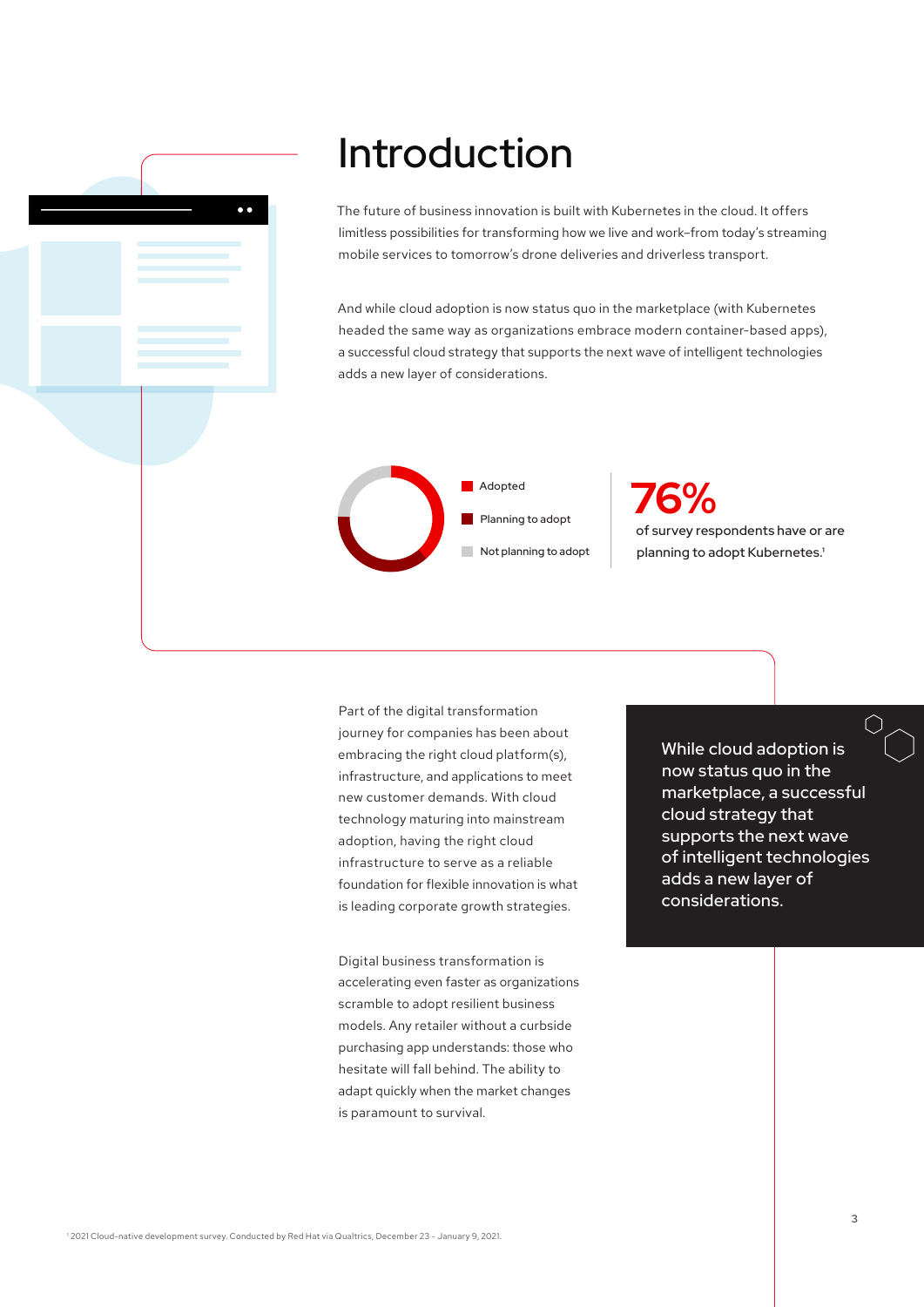The challenges of delivering cloud-based applications are multifaceted, and they affect everyone in the enterprise.

 $\cap$ 

The modern business environment is about building new applications and refactoring traditional apps to take advantage of cloud-native functionality and doing it in a continuous stream to meet demand. It's an agile, appfirst approach in a hybrid world that depends on strategic use of containers, Kubernetes, and cloud technologies.

Yet it's a complex matter to prepare your business for the future so you can meet trends head-on. The challenges of delivering cloud-based applications are multifaceted, and they affect everyone in the enterprise.

As modern app development creates new demands for modern hybrid cloud orchestration and management capabilities, organizations are faced with teaching their teams new skills, like managing a new technology, refactoring legacy applications, and building new cloud-native apps.



This e-book will help you choose the right Kubernetes platform to build, manage, and maintain container-based applications at scale. It looks at the foundation of Linux® applications, the value of a hybrid multicloud strategy, and a proven open source approach from Red Hat that delivers speed and flexibility in a more secure environment.

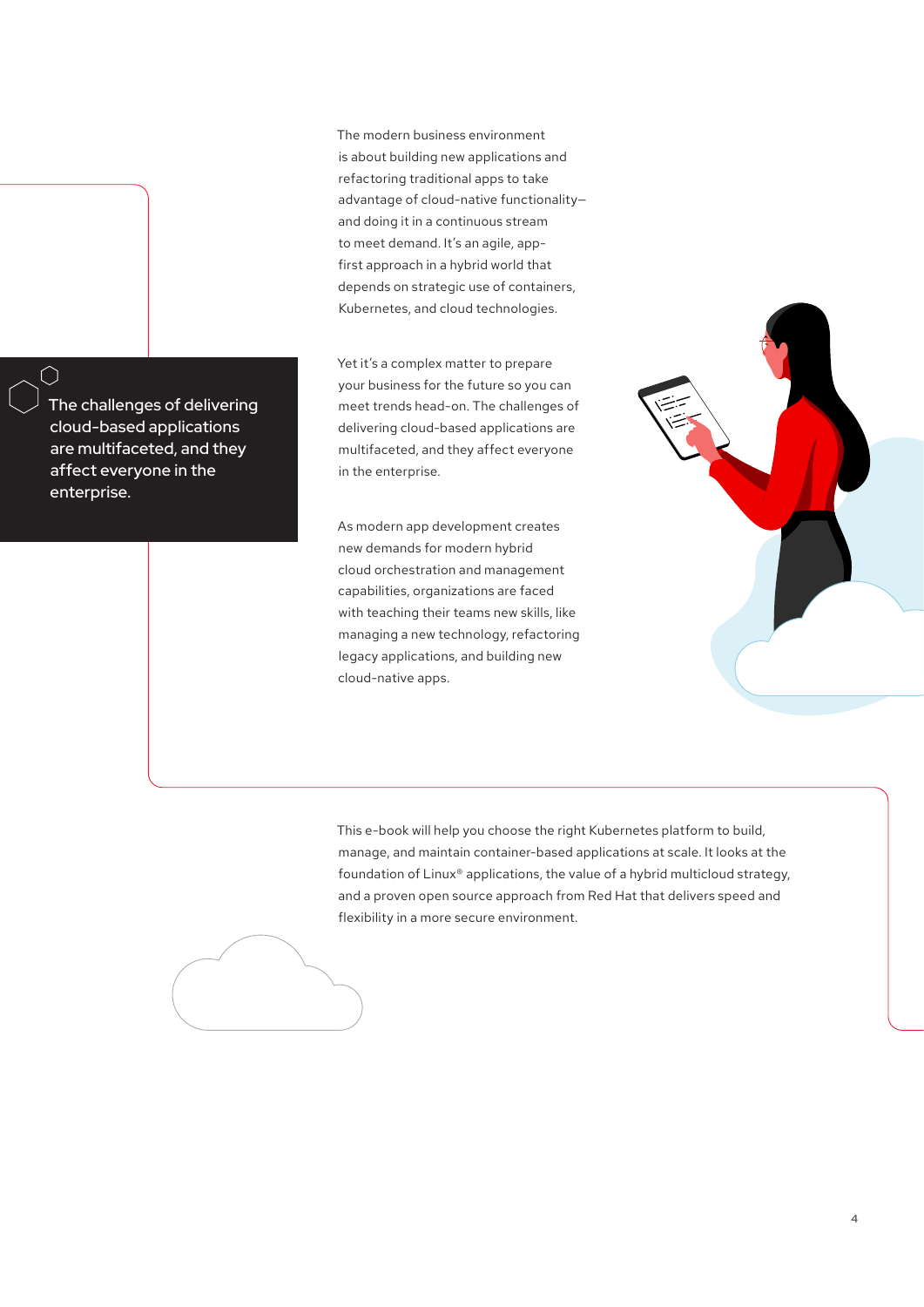# <span id="page-4-0"></span>**Chapter 01**

# The foundation of Kubernetes

## **A brief history of open source contributions and why containers start with Linux**

Red Hat has a long history with Linux and container technology. As an early contributor to the Docker² open source project, we have helped develop industry standards for the container runtime and packaging format.

Kubernetes, originally developed by Google engineers, is an open source container orchestration platform for managing applications across multiple hosts. It automates many of the manual processes involved in deploying, managing, and scaling containerized apps.

Red Hat and Google began collaborating on the Kubernetes project in 2014,<sup>3</sup> when the need for a tool to orchestrate multiple containers across multiple hosts led them to standardize on Kubernetes.

### *Did you know?*

Red Hat is the number two contributor to Kubernetes.<sup>5</sup> and one of the first companies<sup>6</sup> to bring Kubernetes to market with Red Hat OpenShift.

Experienced in building out its own orchestration solution, Red Hat recognized the benefits of the Kubernetes technology. With Red Hat's alignment with Linux, Kubernetes was an easy choice.

In 2015, Google donated the Kubernetes project to the Cloud Native Computing Foundation (CNCF).<sup>4</sup> Since then, the Kubernetes open source community has continued to innovate and improve the technology.





Today there is a broad group of companies and individuals contributing ideas and collaborating on the Kubernetes upstream project

ੋ

² Red Hat press release, ["Red Hat and dotCloud collaborate on Docker to bring next generation Linux container](https://www.redhat.com/en/about/press-releases/red-hat-and-dotcloud-collaborate-on-docker-to-bring-next-generation-linux-container-enhancements-to-openshift)  [enhancements to OpenShift platform-as-a-service."](https://www.redhat.com/en/about/press-releases/red-hat-and-dotcloud-collaborate-on-docker-to-bring-next-generation-linux-container-enhancements-to-openshift) September 19, 2013.

<sup>&</sup>lt;sup>3</sup> Red Hat blog, "<u>Red Hat and Google collaborate on Kubernetes to manage Docker containers at scale.</u>" July 10, 2014.

⁴ Finley, Klint. ["Open source is going even more open – because it has to."](https://www.wired.com/2015/07/open-source-going-even-openbecause/) Wired Magazine, 2015.

<sup>&</sup>lt;sup>5</sup> Cloud Native Computing Foundation. ["Kubernetes companies statistics."](https://k8s.devstats.cncf.io/d/9/companies-table?orgId=1) Accessed May 6, 2021.

⁶ Red Hat press releas[e. "Red Hat Delivers OpenShift Enterprise 3 to power a new web-scale distributed application platform." Ju](https://www.redhat.com/en/about/press-releases/red-hat-delivers-openshift-enterprise-3-power-new-web-scale-distributed-application-platform)ne 24, 2015.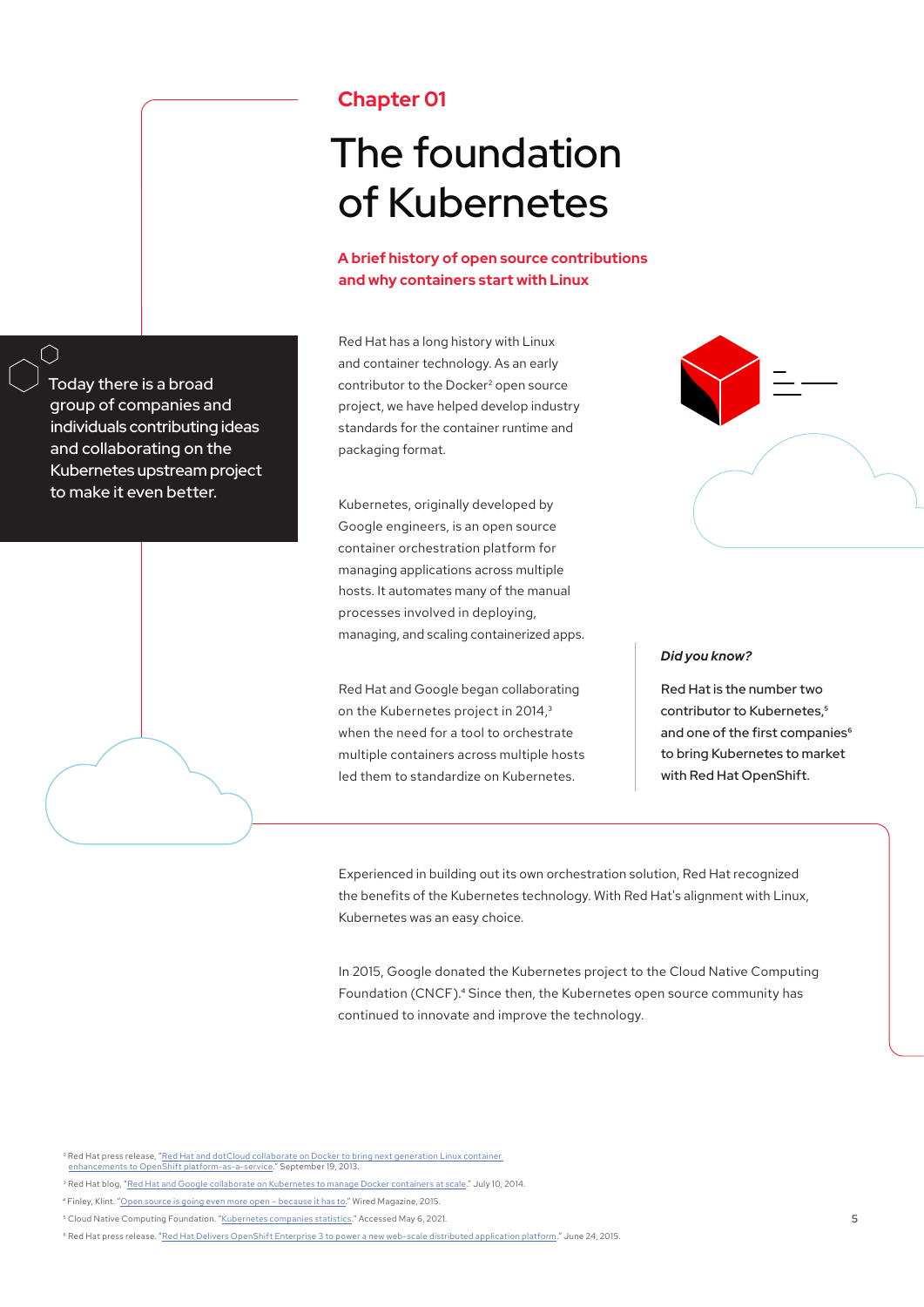

Red Hat has added significant value to the community by bringing perspectives from thousands of customers–plus all the ideas related to their use cases. Many of these additions have become extensions to Kubernetes and features added to Red Hat® OpenShift® to answer the growing challenges and needs of the modern customer.

## **Kubernetes is a critical technology, not a buzzword**

When you evaluate Kubernetes-based app platform solutions, it becomes clear that vendors like to build their offering around a promise: *Run multiple apps on many clouds.*

Part of the process of choosing the right partner is to distinguish between marketing terms and architecture functionality. Solutions that may look the same on the surface are often so different at the foundational level that one vendor's box of car parts is another's ready-to-drive SUV.

Vendors that haven't yet adopted Kubernetes may have continued to innovate under the old business paradigm of infrastructure security and stability. But today's market also demands development speed and agility, which leaves them scrambling to catch up.

A collection of disparate components offered under a catchy umbrella marketing term simply won't give you the performance of a market-tested solution with thousands of successful use cases.

### *Did you know?*

If you want to use Kubernetes today, you need a platform that is ready today. You need speed, stability, security, and scale. And you need it to run on multiple clouds.

It becomes clear that vendors like to build their offering around a promise: *Run multiple apps on many clouds.*

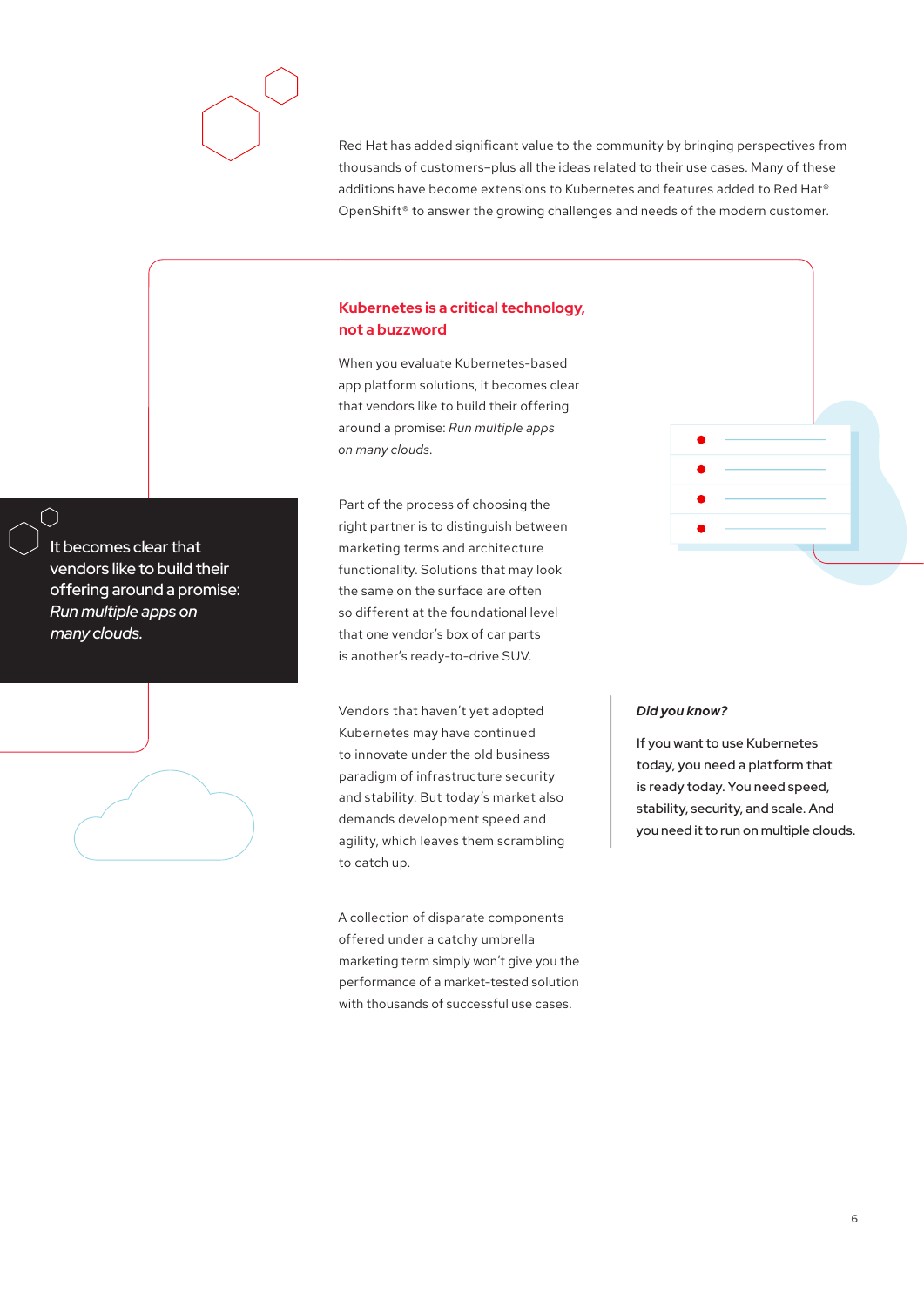## **How do you choose the right Kubernetes platform?**

As more organizations embrace digital transformation, cloud adoption and the related growth of containers is pushing Kubernetes out of its developer-centric niche into the mainstream.

Companies are seeing new ways to use containers—in datacenters, for multicloud portability, and at the network edge. They're realizing broader business benefits as they explore the versatility of containers to run applications.

The market is catching up to what's technically possible. And while companies need Kubernetes to deliver cloud-based innovative customer experiences, each new application and service they release adds cost and complexity to their IT process.

Meanwhile, the business problems you're trying to solve are immediate. Your technology choices need to be viable right now, which means you need to align your goals to the right container strategy.

If the cloud is part of your story, it's important to choose something that gives you flexibility with the cloud. Being flexible enables you to adapt for the future—the wrong Kubernetes platform will bind you to the past.

The best Kubernetes platform to prepare your business for the future comes ready to build and manage your solutions. You don't have to create a system from scratch because what you need is already native to Kubernetes.

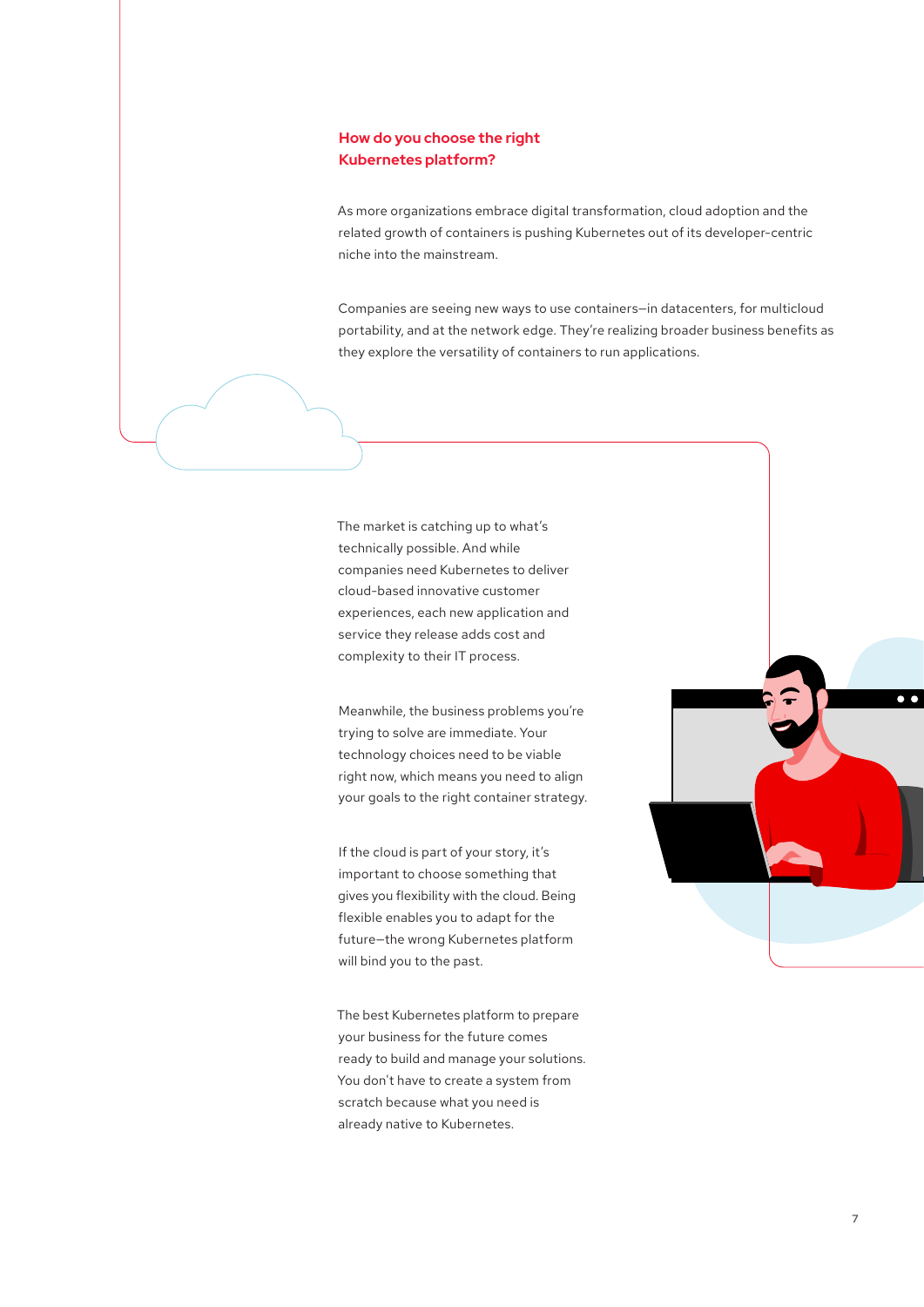## **A hybrid world demands a multicloud approach**

 $\bullet$   $\bullet$ 

Most organizations need to innovate on a budget. This can mean developing new applications in a public cloud and moving existing workloads and legacy apps there too. But the reality is never as simple as a full-scale cloud migration.

Instead, the future of IT is hybrid. This is true for your customers, who expect you to continuously deliver a mix of different services, and for your teams, who must maintain some workloads on-premise while also supporting cloud-native apps and development.

There is growing demand for easy-toadminister development platforms that deliver applications in Kubernetesmanaged containers.

A complete enterprise-ready container platform has Kubernetes at the core and integrates other components for container networking, ingress and load balancing, storage, monitoring, logging, and more.

This approach turns Kubernetes from a useful container tool into a foundational platform for hybrid cloud architectures.

You want a consistent, flexible platform across every potential environment, with integration, data, analytics, and other services to support new applications. And you need the capability to bring together new clouds, tools, and integrations to solve your business challenges continually as new ones surface.

However, deciding which public and private clouds are right for each workload is complicated. What works well today may not be the best solution tomorrow, so it's important that your software is flexible enough to support future options.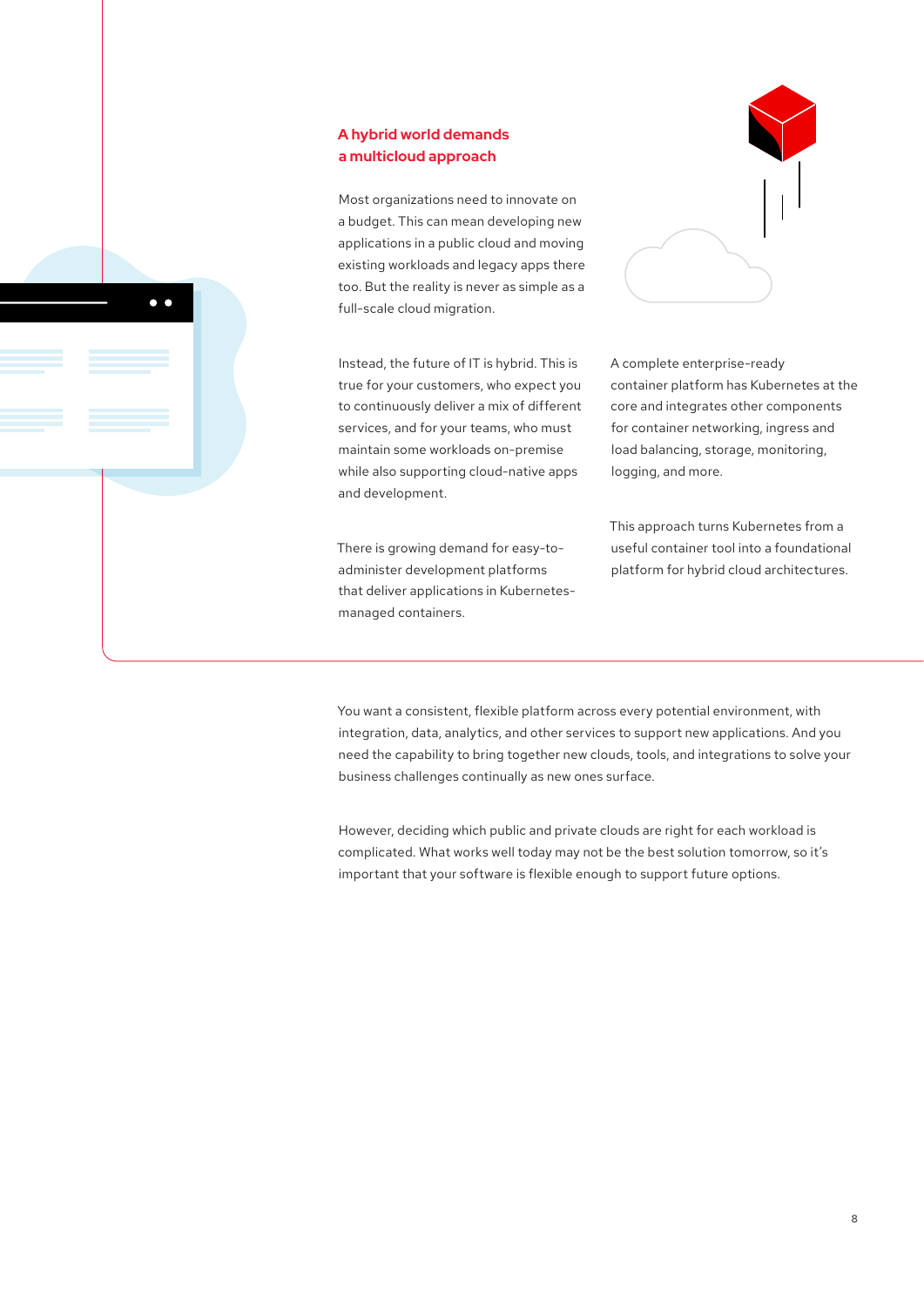<span id="page-8-0"></span>

# **Chapter 02**

# The value of a Kubernetespowered container

**Why it makes sense to have a Linux operating system at the foundation of your container strategy**

If your organization wants to build applications faster in response to customer expectations, you need to look at the bigger picture.

Innovation and speed to market with new applications will help you beat the competition. But success depends on a delivery platform that is open, flexible, and resilient, yet supportive of traditional workloads and legacy apps and infrastructure.

You're not providing Kubernetes—you're providing a platform to allow teams to do their jobs and be successful.

Containers are a native feature of Linux, and Kubernetes uses Linux to orchestrate containers. Even Windows containers have Linux at the core. However, a Windows operating system running Kubernetes is configured differently because containers are bolted on, instead of native.

You're not providing Kubernetes—you're providing a platform to allow teams to do their jobs and be successful.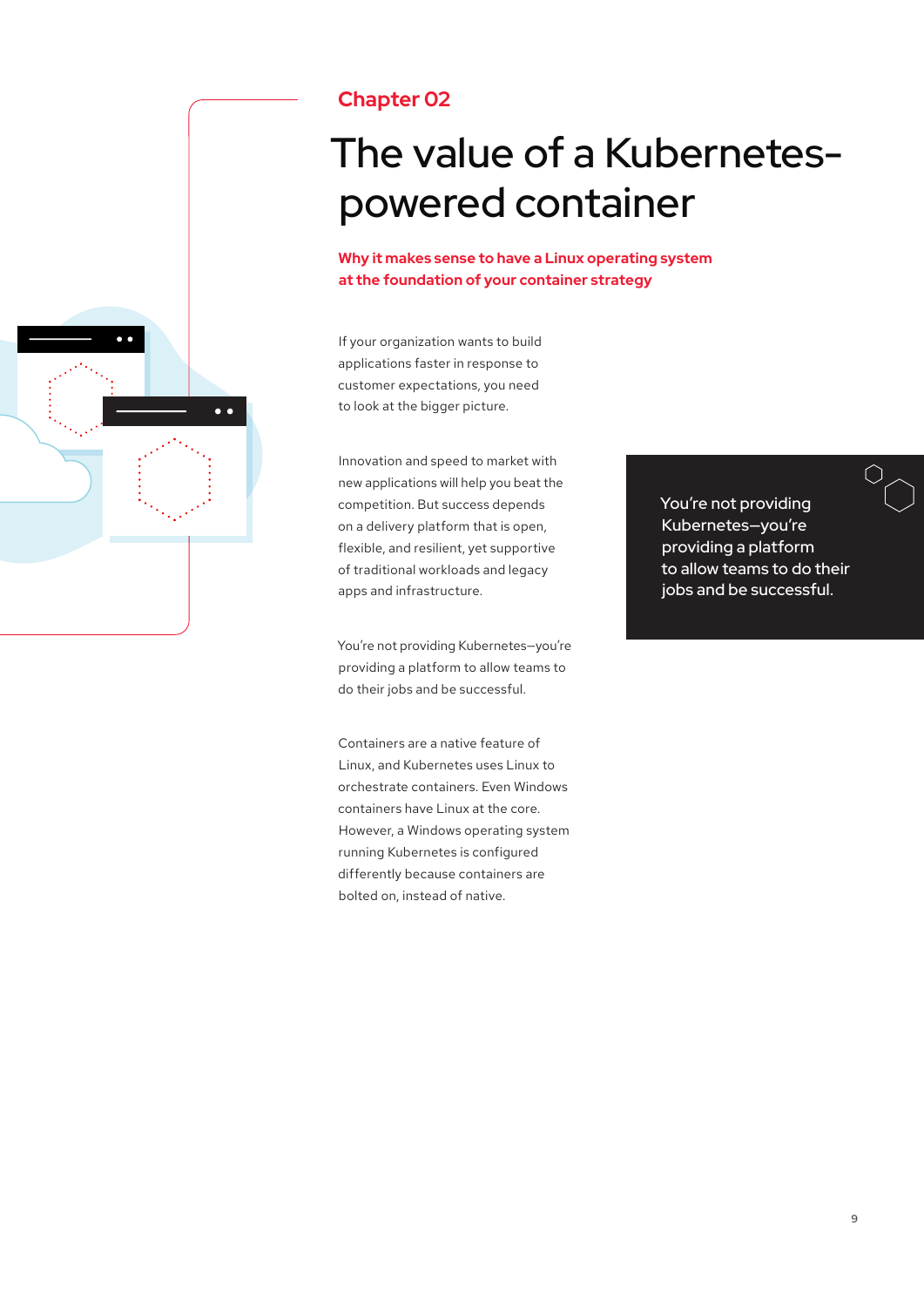## **Open source flexibility: More about apps than infrastructure**

At the core, containers are Linux. The apps inside containers run on Linux. Kubernetes uses Linux to manage resources.

Whatever hardware runs your infrastructure and whatever cloud deploys your modern applications, one technology works everywhere: Linux.

It's why the open source operating system revolutionizes datacenter operations, enables all the major public clouds, and continues to power new cloud-native apps. The open source Kubernetes platform is used to manage and orchestrate those containerized workloads.

Some commercial distributions of Kubernetes can include open source components, but then lock you into a proprietary platform. A truly open source distribution will always maintain open components, from the operating system all the way to the serverless dashboard.

Virtualization was magic 20 years ago. Today, this legacy infrastructure technology continues to serve traditional monolithic applications well. However, virtualization offers little advantage to organizations running modern, open source Kubernetes microservices applications because most of the same functionality is native to Linux.

The trend toward containers and cloudnative offerings encourages enterprises to move away from bloated virtualized architecture and management—and the associated pricing.

With cloud-based apps as the future of business, Kubernetes opens up a wider career path for IT administrators traditionally focused on virtual computing technology. Many are embracing automation to expand their skills, and early virtualization advocates have already moved into the cloud.

 $1<sub>0</sub>$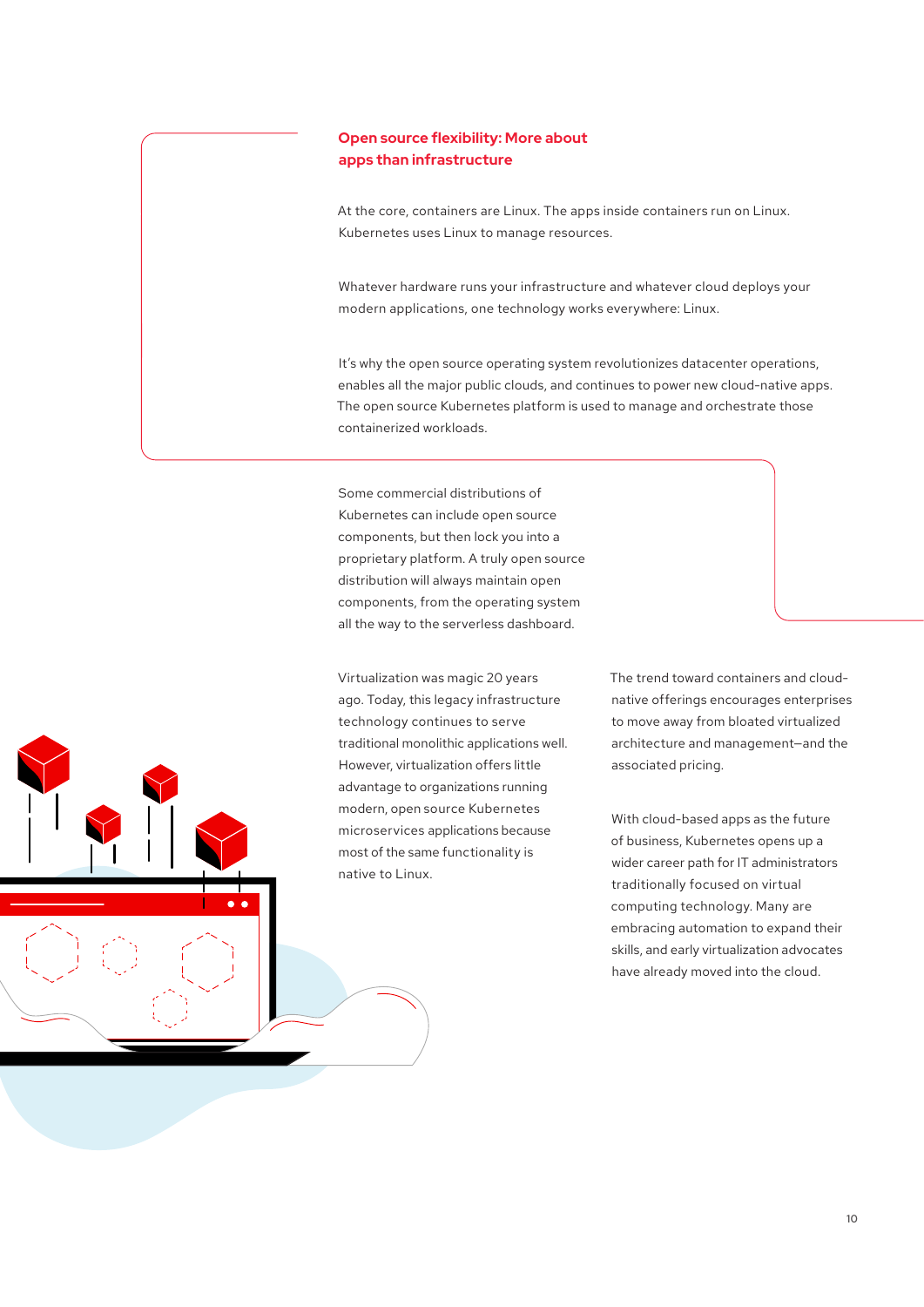#### **Making multicloud possible**

Cloud-native technologies like containers and Kubernetes are quickly becoming the standard for building new software experiences and modernizing existing apps at scale and across clouds.

To solve business challenges, organizations need to accelerate and simplify the development and operations of cloud-native apps wherever and however they build and deploy them. With reliable cloud infrastructure in place, business transformation is all about apps.

A strong open source community has made Kubernetes the standard for running container-based apps across clouds. And as a standalone open source project, it's an effective container management tool. However, using Kubernetes by itself is not enough to succeed with hybrid cloud. To unlock its full potential as a hybrid cloud platform, organizations need to integrate an ecosystem of complementary cloud-native tools.

You need a holistic platform that doesn't force you to build in a modular way. You need to beware of vendors that cobble together a platform from bits and pieces because they're still trying to figure out their strategy.

Industry analysts provide helpful insights about where the market is headed and what vendors are pushing the innovation curve. With the growth of cloud computing, Red Hat OpenShift has been named a leader in multicloud container development platforms.<sup>7</sup>

⁷ Forrester Researc[h. "The Forrester Wave™: Multicloud Container Development Platforms, Q3 2020."](https://www.redhat.com/en/resources/forrester-wave-multicloud-container-platform-analyst-material) 2020.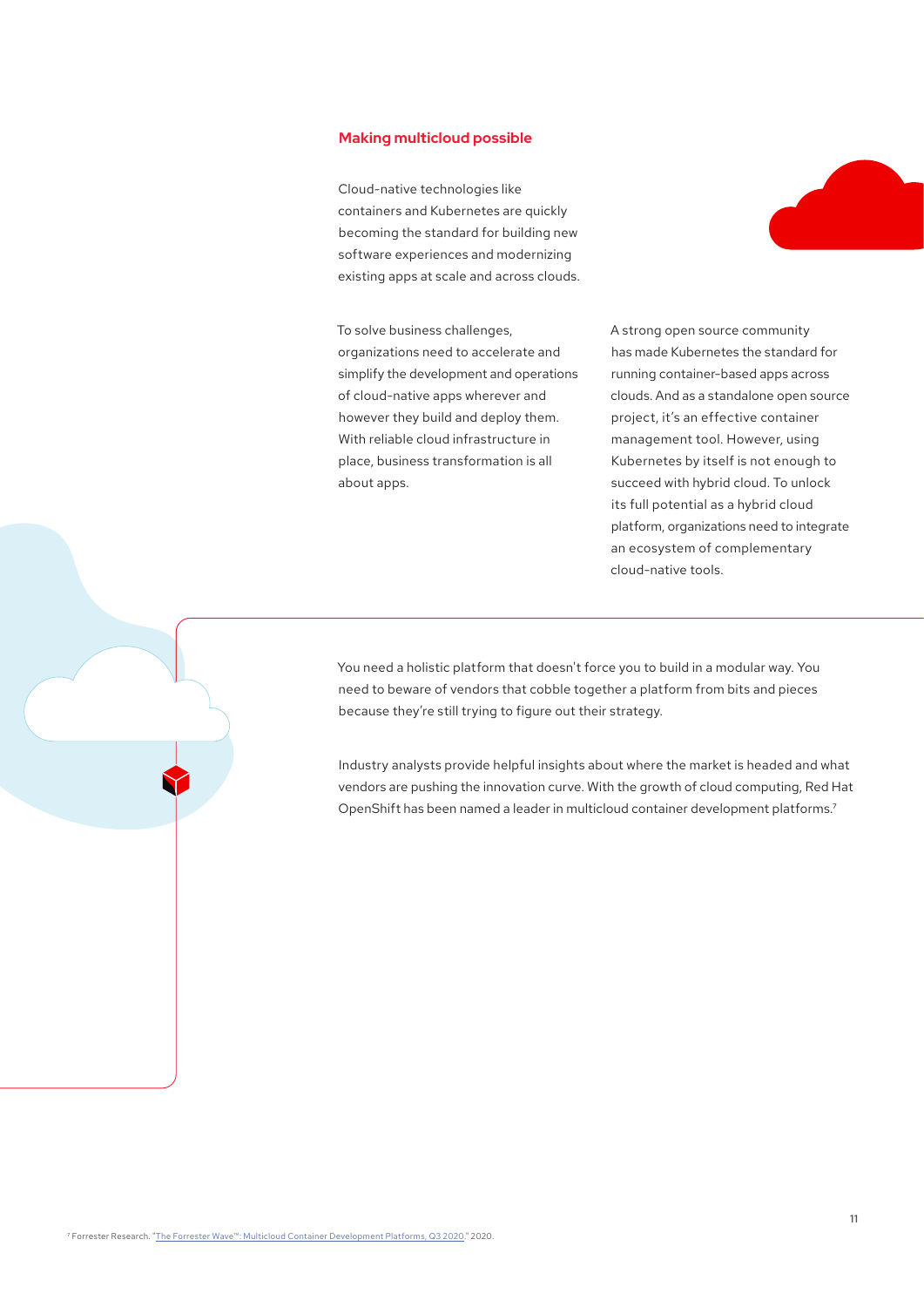According to the Q3 2020 Forrester Wave report on multicloud container development platforms,

OpenShift is the most widely deployed multicloud  $\boldsymbol{\mathit{II}}$ container platform and boasts powerful development and unified operations experiences across many public and on-premises platforms. Red Hat pioneered the 'operator' model for infrastructure and application management and provides a rich partner ecosystem and popular marketplace.<sup>7</sup>

Continuous innovation should be a goal for organizations. It can be achieved more easily with a platform that features an integrated development environment (IDE) for building applications that combines common developer tools into a single graphical user interface (GUI).

An IDE helps developers program new applications quickly because the setup process is faster without multiple utilities to be manually configured and integrated. With every utility represented in the same workbench, it's faster to learn how to use the tools. Other time-saving features include intelligent code completion and automated code generation, which removes the need to type out full character sequences.



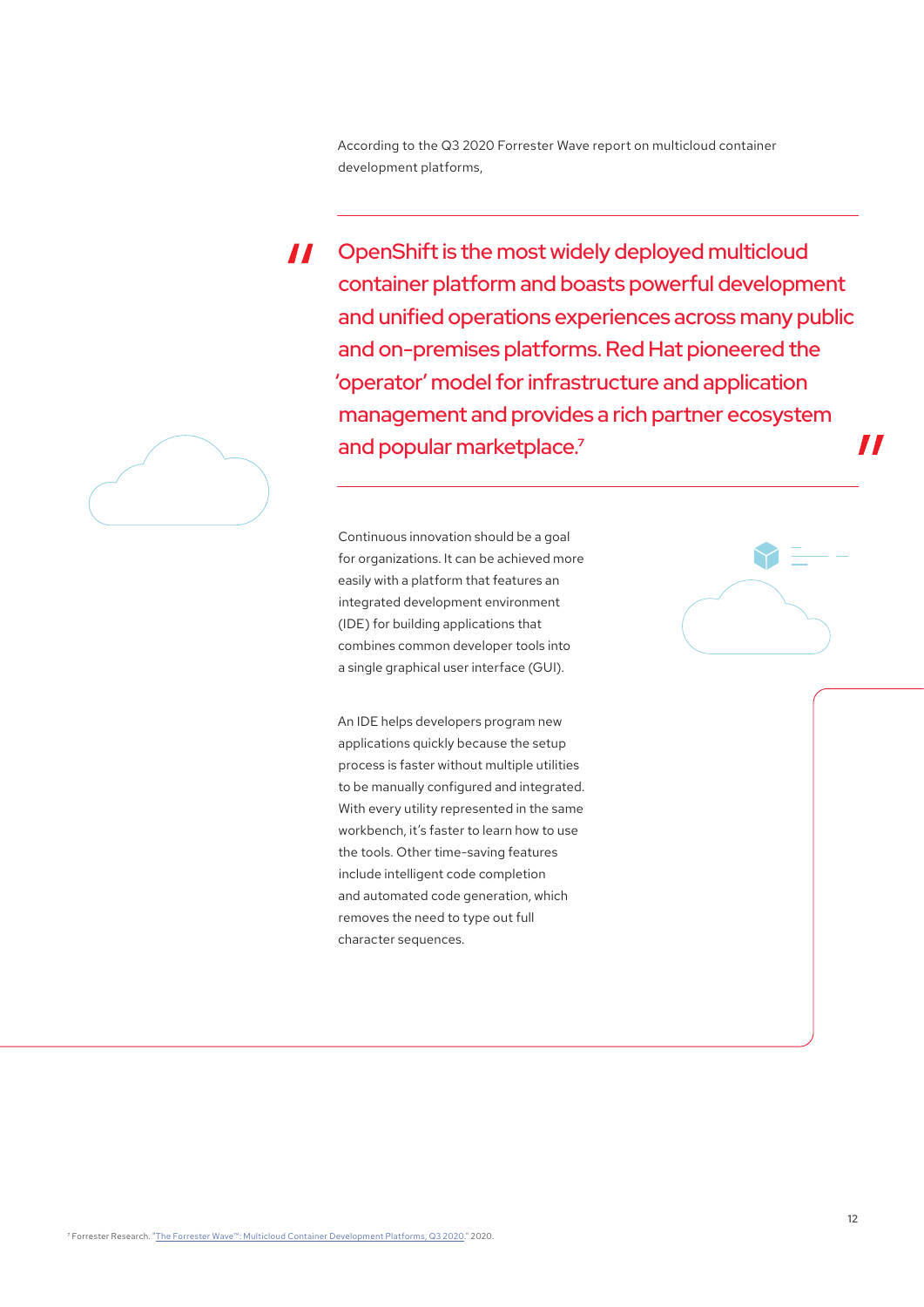<span id="page-12-0"></span>

# **Chapter 03**

# Prepare your business for the future with Red Hat

# **Choose the right partner to make the most of Kubernetes and containers**

Now is the time to reassess your Kubernetes stack and your container strategy, before the next wave of cloud-enabled technologies emerges. Innovations like the Internet of Things (IoT), machine learning, edge computing, and artificial intelligence will push organizations into yet another level of competitiveness.

To succeed, innovation will need to be incremental and continuous rather than a set goal. And you need a software partner that provides a tested, certified, supported ecosystem of cloud and service providers.

Innovations like the Internet of Things (IoT), machine learning, edge computing, and artificial intelligence will push organizations into yet another level of competitiveness.

L

Red Hat's experience with the open source project means it understands the best cloudnative practices, tools, and integrations to support enterprise adoption of Kubernetes.

Our enterprise Kubernetes application platform, Red Hat OpenShift, is a hybrid cloud platform based on Red Hat Enterprise Linux. It gives you the benefit of standardized application and operating environments with the flexibility and consistency to deploy and manage workloads in the same way, wherever you want.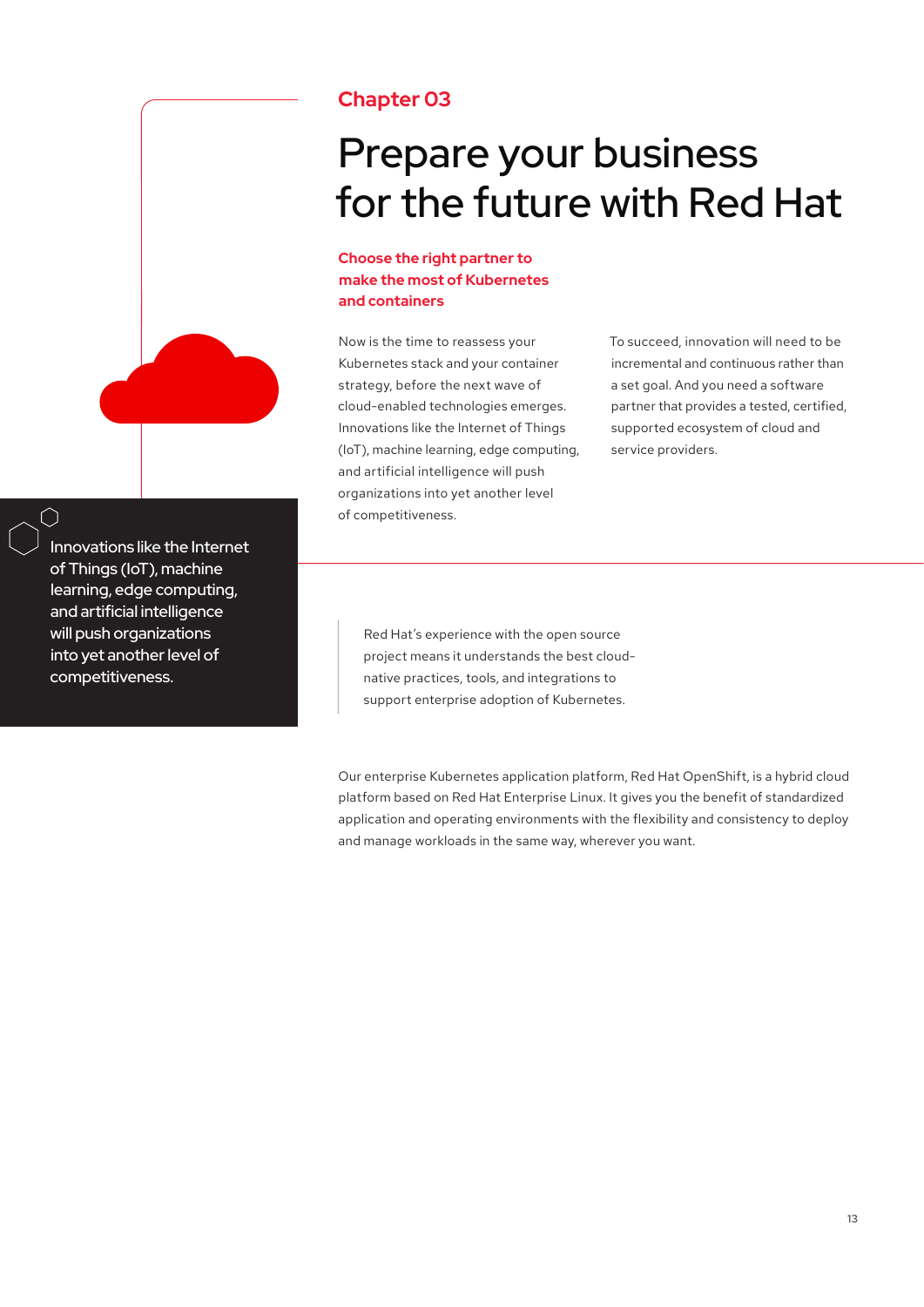Be it public, private, or hybrid clouds, from traditional core datacenters out to broadly distributed edge locations, Red Hat OpenShift gives you the flexibility your business needs to meet your business goals. You get full visibility into the application life cycle and the freedom to deploy apps on any infrastructure.

- • **Empower** your engineering teams with the resources they want while maintaining the system stability and security you need.
- • **Manage** your hybrid or multicloud container platform more effectively, with less time and effort.
- • **Deploy** across multiple–often incompatible–infrastructure targets.
- • **Integrate** easily with existing systems, reducing operational overhead to save time and budget for strategic projects.

Red Hat's hybrid and multicloud approach spans virtualization and containers, providing stability, support, and scalability.

Red Hat OpenShift offers a modern IT infrastructure built to increase speed and efficiency from end to end. Make better use of IT budgets and resources by opting for a platform that comes with everything you need in a single stack.

Modernize legacy applications today while creating space for new innovations that will shape your business tomorrow and beyond.

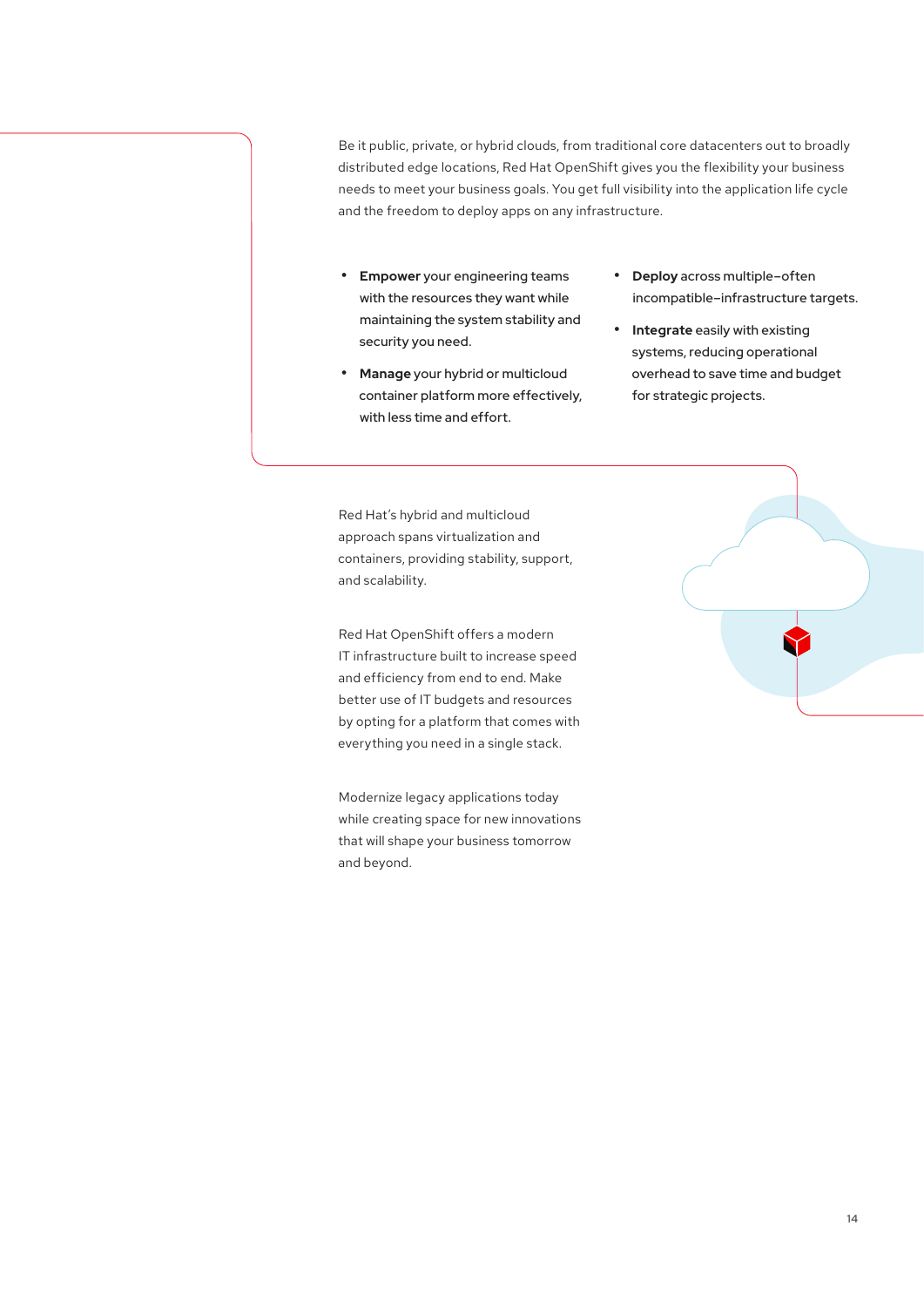### **IDC study on Red Hat OpenShift**

Organizations are realizing significant value with the Red Hat OpenShift platform. Their ability to deliver better applications and features more quickly, while optimizing development, costs, and staff resources, is apparent in a commissioned study conducted by IDC:<sup>8</sup>

#### **Key results:**

**20% 10 636%** higher overall developer productivity

5-year return on investment (ROI) month payback period

### **Development benefits:**



**44%** more new applications





**3X** more new features

**33%** faster development of new features

### **IT and business impact:**

- **11%** reduction development budget for hardware and software
- **US\$21.62M** higher revenue per year per organization
- **61%** less unplanned downtime
- **22%** fewer virtual servers
- • **21%** more efficient IT infrastructure teams
- **33%** faster application updates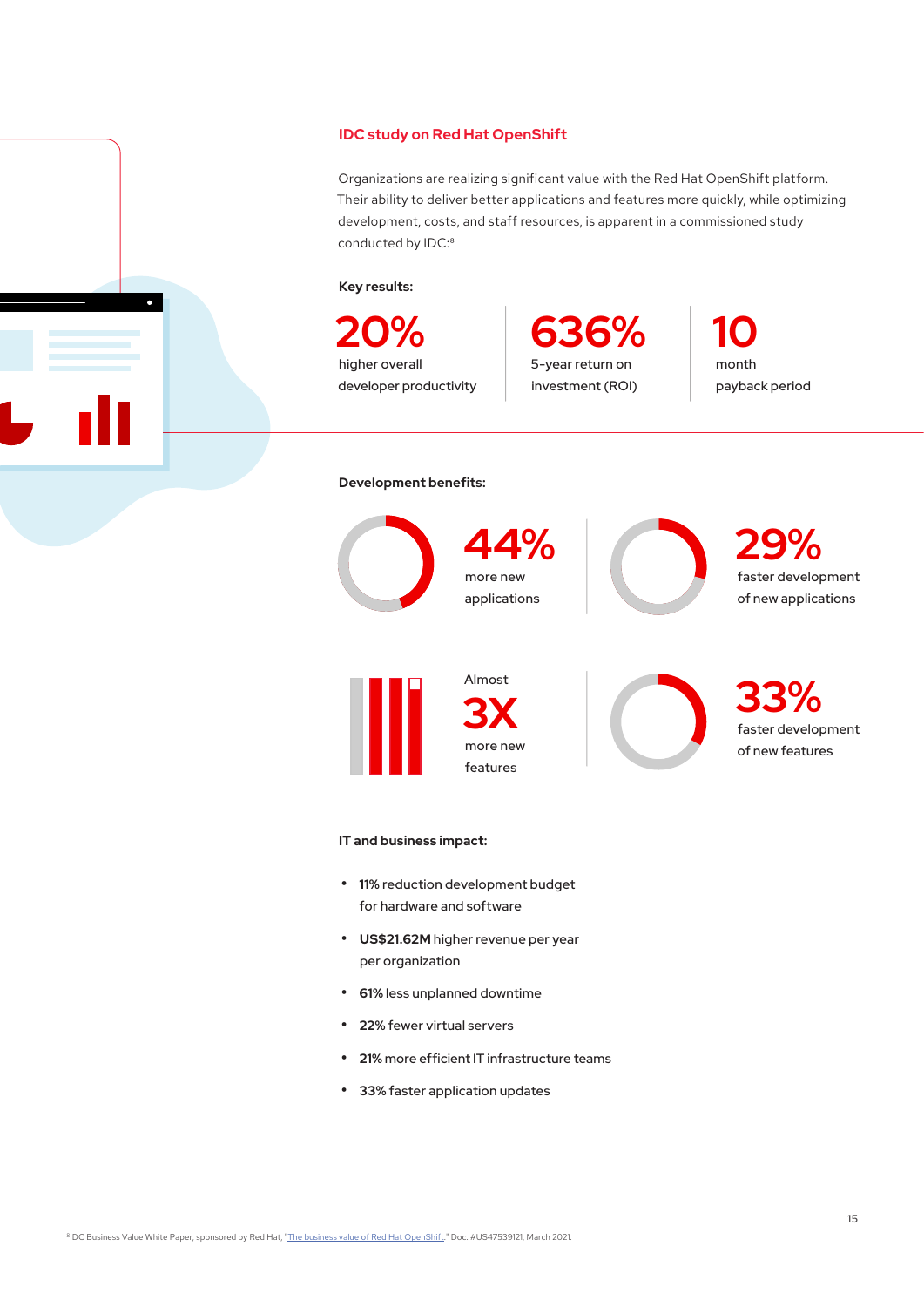## **Benefits for business leaders, IT operators, and developers**

With Red Hat OpenShift, business leaders empower their developers and IT teams to rapidly deliver the experiences customers demand. This quick response time is a competitive advantage.

The platform helps you bring new cloud-native apps and services to market faster while continuing to modernize legacy apps. It gives your team a common, consistent, and proven application foundation and helps them work more effectively through shared visibility, development life-cycle automation, and a breadth of tools, enterprise services, and support.

With increased collaboration, your team can build a DevOps culture to fuel innovation for years to come.

Red Hat OpenShift streamlines the building of container-based applications. The ability to develop applications without worrying about infrastructure gives developers the freedom to write code their way.

Your developer team can more quickly deploy containers and link services. They gain all of the capabilities of Kubernetes, backed by the support and added security that real-world applications demand. Develop apps with standards, portability, and more security—built-in and effectively managed by your IT Ops team.

The Red Hat OpenShift interface remains the same across any environment —on-premise, multicloud, public, or hybrid—allowing for consistency and speed. It's equipped with a powerful suite of developer resources, integrated tooling, and automation capabilities to manage the development life cycle with standardized workflows and continuous integration.

Red Hat OpenShift makes it easier for IT operators to deliver applications on time and on budget, with less operational complexity and more flexibility to respond to change.

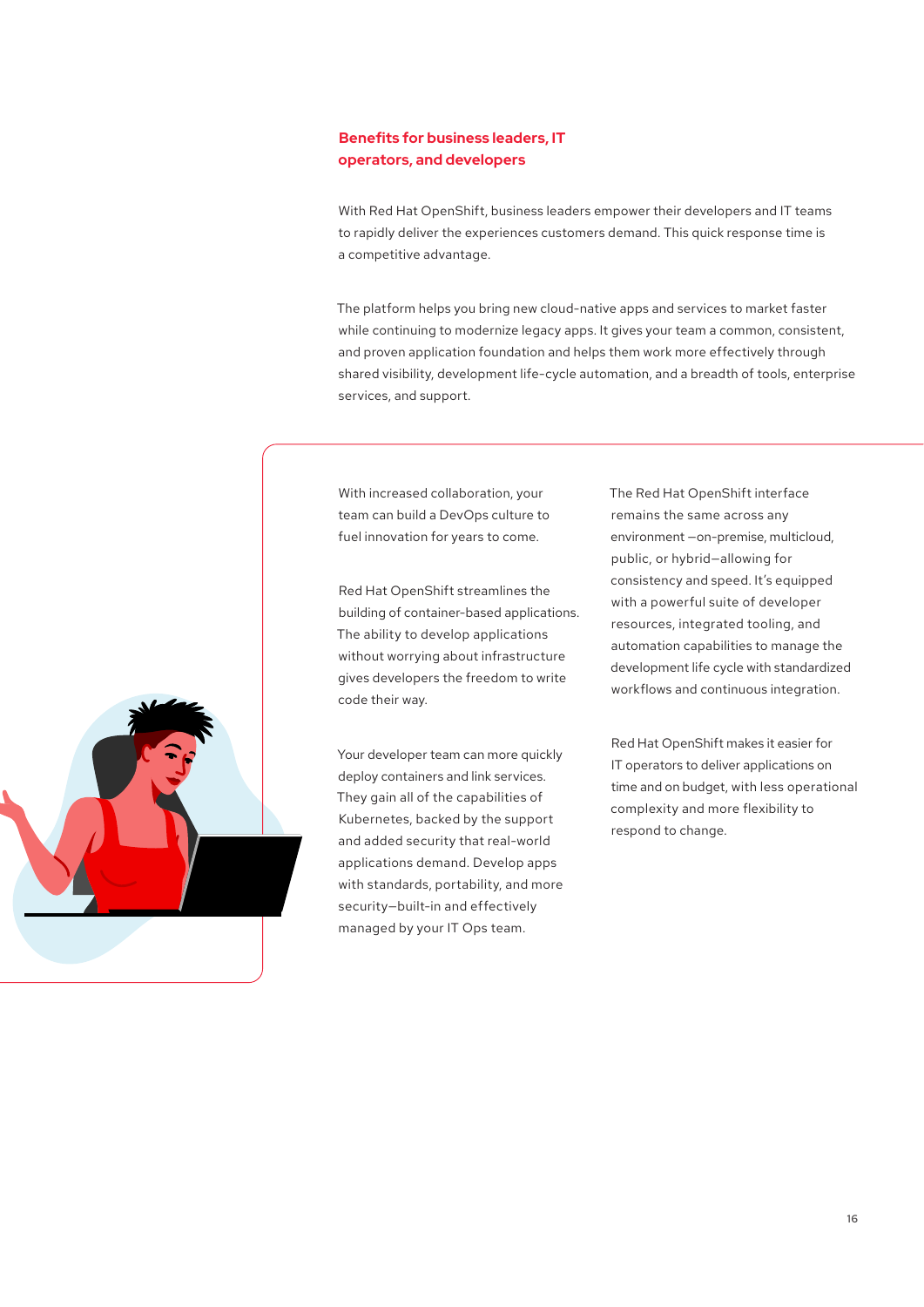## **A proven platform embraced by leaders in every industry**

Red Hat's experience has helped thousands of customers across all vertical markets on their cloud-native journey:

- [Ford Motor Company d](https://www.redhat.com/en/success-stories/ford-motor-company?source=searchresultlisting)elivered faster with better collaboration among its developers across thousands of internal legacy applications and sites.
- [Israel's largest bank m](https://www.redhat.com/en/resources/poalim-bank-case-study?source=searchresultlisting&f%5B0%5D=hybrid_type%3ACase+study&f%5B1%5D=taxonomy_industry_tid%3A551)odernized all its operations with a new IT foundation to beat the competition in delivering new digital services and features.
- T[he U.S. Navy tra](https://www.redhat.com/en/resources/navy-success-snapshot?source=searchresultlisting&f%5B0%5D=hybrid_type%3ACase+study)nsformed how it develops and deploys new functionality and warfighting capabilities to the fleet.

Fo[r these customers, and many others, R](https://www.openshift.com/learn/success-stories/)ed Hat OpenShift is the platform of choice.

*Embrace the future with a market leader*

Red Hat OpenShift is a proven platform, with proven results.<sup>9</sup>